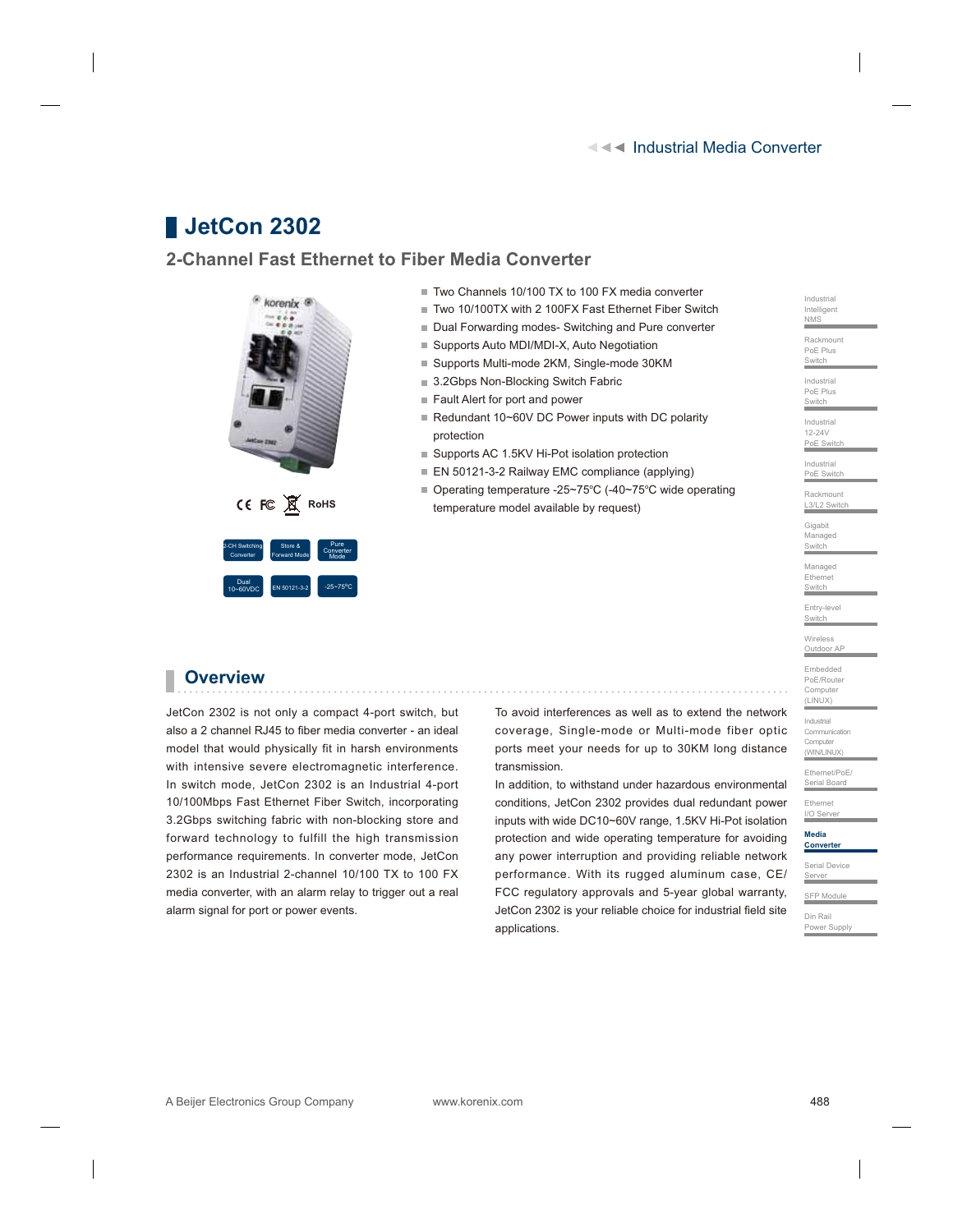# **JET CON**

## **Two-Channel Media Converter and 4-Port Fiber Switch**

The JetCon 2302 can be configured by DIP switch in two different operation modes: media converter or fiber switch. In media converter operation mode JetCon 2302 has 2 channels 10/100 TX to 100 FX. For traditional

**Switch Mode** – the device works as a switch equipped with 2 10/100TX RJ-45 ports and 2 100Mbps fiber ports. The packet forwarding uses store and forward technology, which means all the packet flow that goes through the device will be checked and dropped in case if it contains error information. The MAC address table can be updated per 300 micro seconds.

**Converter Mode** – the device works as a 2-channel media convert with independent traffic path, channel-A and channel-B. The forwarding technology still supports store and forward technology, but the device will not learn and update the MAC address table. All the traffic will be recognized as unknown destination packet flooding with each other and will act as a 2-channel Fast Ethernet media converter.

media converter it only has one channel TX to FX. Therefore, JetCon 2302 can be used to substitute two traditional media converters as a result saving cost and power use.





## **Excellent system Anti-Electromagnetic Interference**

Traditionally, the interference is presented in positive system and disturbs the communication. To prevent the communication from these noise disturbances, some of telecom devices use negative power system to ensure the communication quality. In this regard, JetCon 2302 also can be applied with DC negative power and therefore can provide better anti-jamming ability; not only for the fiber cable anti-interference, but also for the device's power system.

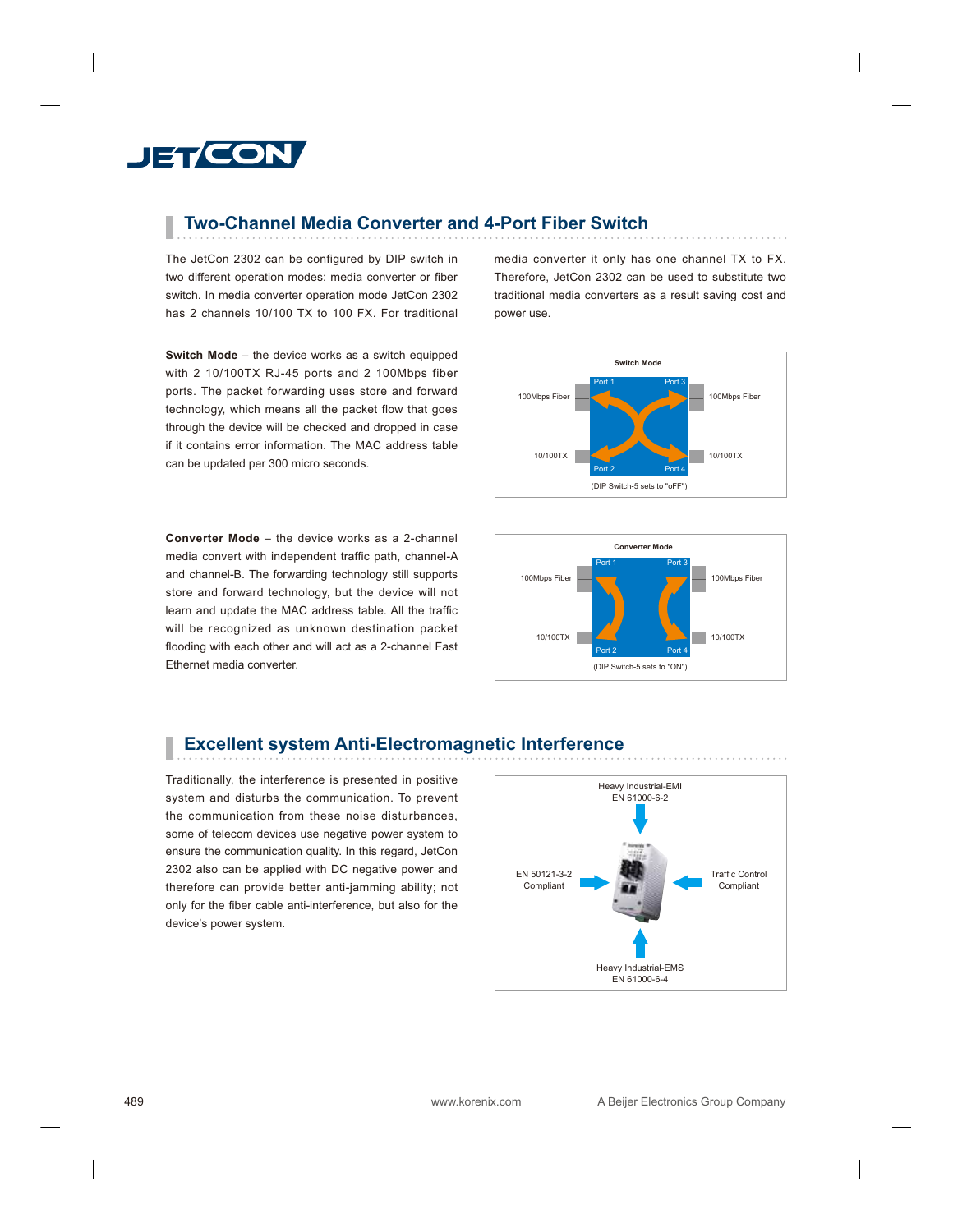#### **Wide Range Redundant Power Inputs & True Reliability** П

In field site applications, unstable power input always impacts on the reliability of system and causes an interruption of communication. To provide a higher reliability, JetCon 2302 has a wide range redundant power input 10~60VDC.

In addition, with -25~75 $^{\circ}$ C and -40~75 $^{\circ}$ C (JetCon 2302w model) wide operating temperature range, the JetCon 2302 can ensure high performance data transmission under harsh environments.

## **Dimensions (Unit = mm)**



T



ò

⊕

Industrial PoE Plus **Switch** Industrial 12-24V PoE Switch Industrial PoE Switch Rackmount L3/L2 Switch Gigabit Managed Switch<br>
Switch Managed Ethernet **Switch** Entry-level **Switch** Wireless Outdoor AP Embedded PoE/Router Computer (LINUX) Industrial Communication Computer (WIN/LINUX) Ethernet/PoE/ Serial Board Ethernet I/O Server **Media Converte** Serial Device Server SFP Module Din Rail Power Supply

Industrial Intelligent NMS Rackmount PoE Plus **Switch**